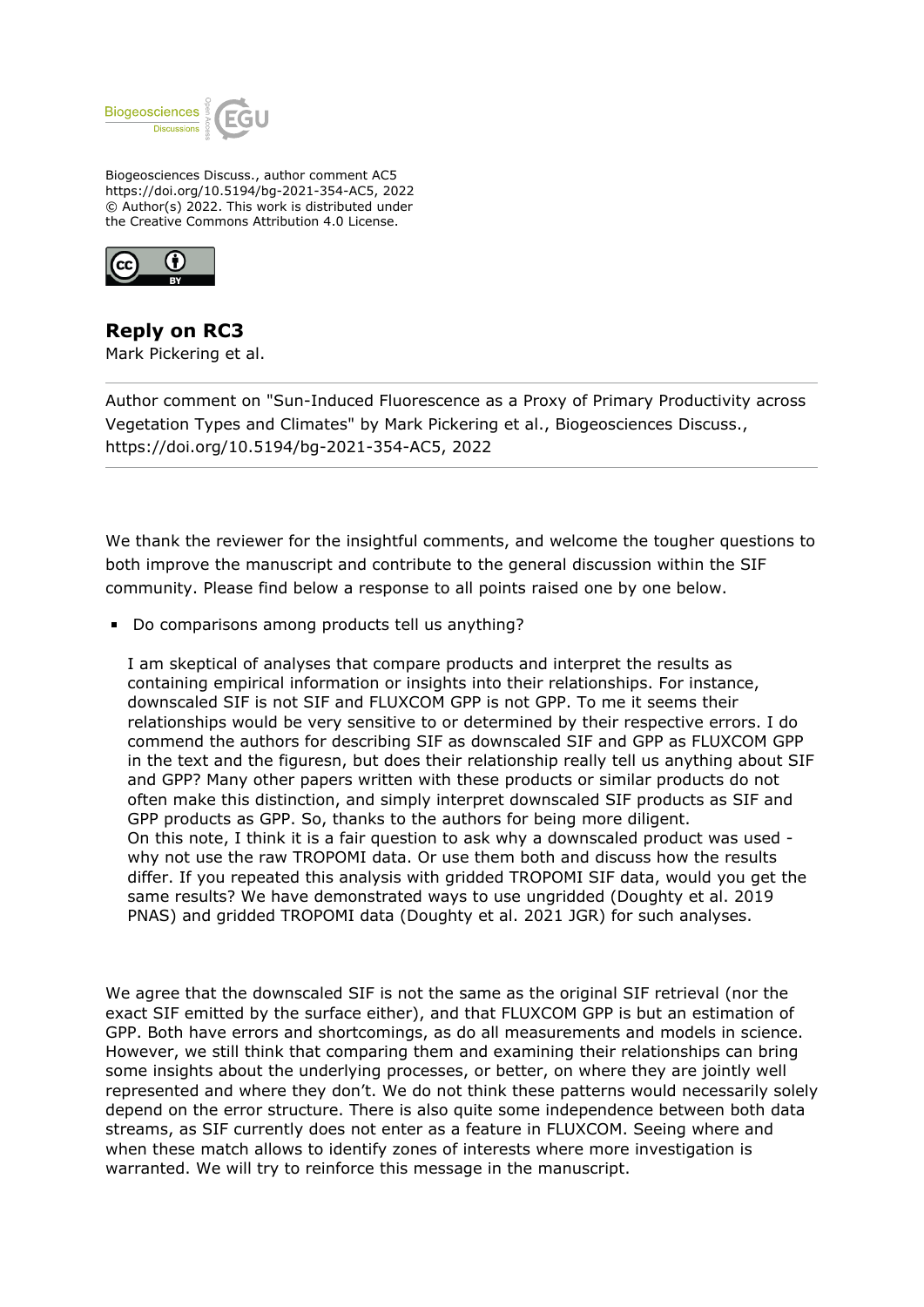Regarding why we use a downscaled product instead of TROPOMI data, a first response is that since we wanted to investigate the interannual variability, using a downscaled product ensures more years are available. There is a bit of a historical reason for this too, as this work indeed started a couple of years ago when there were much fewer years of TROPOMI. Also, the idea was not necessarily to explore any SIF signal to GPP, but specifically the downscaled one. Including TROPOMI data would definitely be interesting. However, downscaled SIF is currently not available for the later years of TROPOMI because the input GOME2 retrievals are discontinued and they suffer from sensor degradation. While other datasets correcting for this might be available,this would still require a lot of cross-comparison and explanation. We fear all this would considerably lengthen an already long manuscript, and we thus consider it to be beyond the scope of the current study.

## *Downscaled SIF products*

*A couple of comments regarding the downscaled SIF products. This is certainly not intended to be a jab at the SIF-LUE product, but I think there are a couple of issues with most of these products that have not really been addressed yet. First is that have shown in my JGR 2021 paper that there is a very weak or often no correlation between VIs and SIF in the tropics, and I have found the same to be true when using TROPOMI SIF and TROPOMI surface reflectances. However, the downscaled products use VIs or surface reflectance, along with machine learning or environmental scalars such as we use in LUE models, to predict SIF. How sound is it to predict SIF with surface reflectance or VIs in the tropics when they lack a correlation? SIF is affected by physiological processes that do not affect leaf/canopy optical properties - so is it really safe to assume that we can use reflectances to predict SIF? This question is particularly important for the tropics since they are such a strong driver of annual and intra-annual GPP and XCO2. Second, do the downscaled products actually reproduce the SIF signal? The downscaled SIF products were produced before we had a sizable amount of TROPOMI data, but now we have four full years of TROPOMI data. Ideally, platforms with more coarse spatial and/or temporal resolutions (GOSAT, GOME-2, OCO2/3) would capture the seasonality of SIF in the tropics as observed by a near-daily observer like TROPOMI - but do we know that yet? And do their downscaled products reproduce the SIF signal, the VI signal, or something in between?*

So here we might need to explain more clearly some particularities of the downscaled SIF approach we use. The downscaling is applied independently at every individual time step at which SIF is available using a relationship that is calibrated regionally. The downscaling is thus more akin to an unmixing process of the coarse signal, where the high spatial resolution explanatory data is trying to allocate where there is a higher likelihood to find higher values and where there might be lower values, and thereby try to best distribute these values around. However the actual signal that needs to be distributed remains that of the original SIF (gridded) observation. This is not the same thing as "predicting SIF with surface reflectance", which is what other machine-learning downscaling methods try to do.

Regarding the tropics, if we consider a homogenous land cover (e.g. tropical forests), and if we do not have any relationship between SIF and VIs over this area, this relationship will of course not help to disaggregate variation of SIF within that homogenous forest. Changes in LST or NDWI, which might have some relationship, could contribute partially despite a lack of relationship with the main VI (NIRv). But if no relationships are detected, no downscaling is done. The downscaled values retain the same value as the original SIF value at coarse spatial resolution. However, in reality, there will likely be some landscape fragmentation in which different land cover types can be detected at fine spatial resolution but not at coarse, and in these cases the downscaling (unmixing) approach should be able to disaggregate the coarse SIF signal based on differences detectable in NIRv (and LST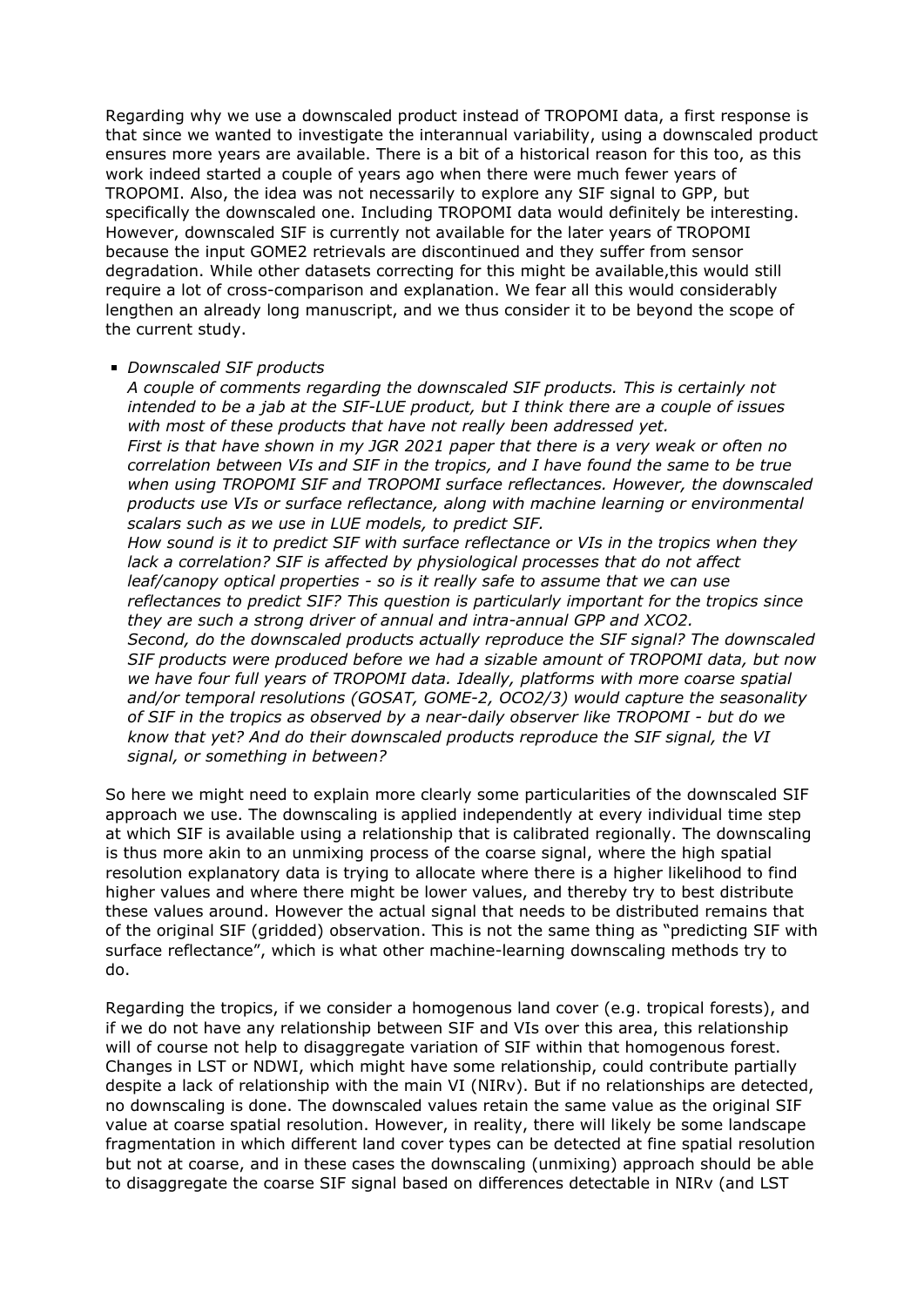and NDWI). This might not be sub-variations in SIF within the same landcover type, but it will be valuable to have a better relationships with different land cover types.

Finally, the downscaled (unmixed) product was benchmarked as suggested with respect to OCO2 observations in Duveiller et al 2020, and the agreement was good. Again, we do not pretend it "predicts SIF", but that it tries to "disaggregates the GOME2 signal to a finer spatial resolution".

## *Analysis by land cover type*

Personally, I am not a fan of grouping land classes to investigate drivers of variables – in this case SIF and GPP. For instance, GPP in EBF in Africa or SE Asia can be driven by a different set of drivers than those in the Amazon. Even within the Amazon basin itself, there is a distinctive gradient in precipitation, temperature, VPD, etc. that is not static in space or time. Drivers of photosynthesis are determined locally by local environmental present and historical factors, disturbance history, species composition, human management, physiological processes, and many other local factors other than just land cover functional type.

Thus, drivers should be investigated at the pixel level. Why not determine the drivers and their strengths and show it on a map? I am highly skeptical of any results that claim things like 'GPP for this land cover type is driven by x' or 'SIF is driven by x for this vegetation type'.

Also, the majority threshold used is somewhat subjective and arbitrary. Even at 75% majority land cover type, a sizable portion of the signal (GPP, SIF, or spectra) is driven by a land cover type other than the one you are interested in. Thus, there is an inevitable bias in the results that can't be remedied. For instance, the seasonality in moist EBF of the Amazon is extremely subtle. Thus, even a small area of another vegetation cover type, such as crop or grassland, may dramatically alter the seasonality for a gridcell. Also, setting a 100% land cover threshold is unreasonable as one will end up with very few pixels for analysis, especially at 0.05-degree resolution. I have done these analyses myself while writing my 2021 paper published in JGR. I began the analysis by grouping by land cover type, but I obtained very different answers according to the majority % cover threshold that I used. I actually scrapped the entire paper and analysis in favor of showing the SIF-GPP and SIF-VI relationships at the gridcell level as maps, as it was not fair to extrapolate a relationship among all land cover classes globally as being characteristic for that land cover type when in reality the relationships and spatio-temporal relationships were much more complicated. And there are a lot of maps in that paper!

We agree, grouping by PFT has serious shortcoming regarding the simplification of the world and the reduction of local/regional particularities to an abstract grouping. In fact, this is why we are not only working at the PFT level but we also provide maps of continuous relationships between GPP and SIF (see figures 3, 6, 7). However, we also believe that grouping by PFT can still be useful, especially for some in the land surface modelling community who are still currently constrained by the PFT paradigm in order to calibrate their models.

We will take the remark on board and make a more critical point of this in the revised manuscript and discuss more about the caveats of using PFTs.

## *Would we expect the SIF-GPP relationship to be static?*

The SIF-GPP relationships shown in Figure 5 - wouldn't we expect these relationships to vary over time and according to vegetation stress and other factors? Perhaps there is a seasonality to the relationships? What about a time series of their slopes, R2, or p values?

The relationships here are averaged over the full time period considered (2007-2014) and